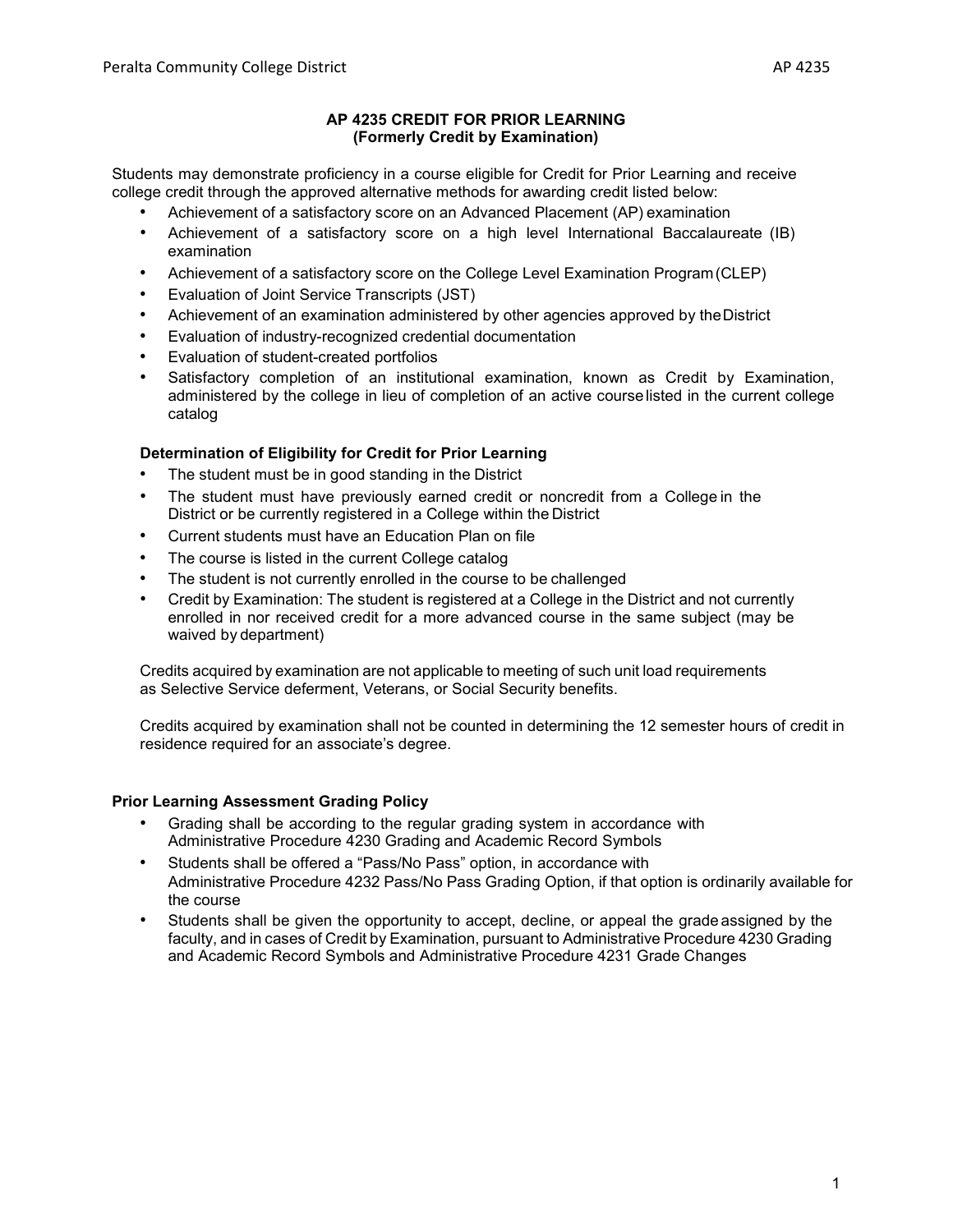### **Transcription of Credit for Prior Learning**

• The student's academic record shall be clearly annotated to reflect that creditwas earned by assessment of prior learning

### **Advanced Placement**

See Administrative Procedure 4236 Advanced Placement Credit

#### **International Baccalaureate**

Students requesting Credit for Prior Learning using International Baccalaureate shall receive credit for completing a satisfactory score on a District approved high-level International Baccalaureate (IB) examination under the following circumstances:

- Official IB transcripts must be on file in the Admissions and Records Office
- The student achieved a minimum acceptable score on the IB examination as recommended by the District's Administrative Procedure 4235 Credit for Prior Learning and the IB details in the college catalog

#### **College Level Examination Program**

Students requesting Credit for Prior Learning using the College Level Examination Program shall receive credit for completing a satisfactory score on a district-approved College Level Examination Program (CLEP) under the following circumstances:

- Official CLEP transcripts must be on file in the Admissions and Records Office
- The student achieved a minimum acceptable score on the CLEP examination as recommended by the District's Administrative Procedure 4235 Credit for Prior Learning and the CLEP details in the college catalog.

#### **Credit for Military Service/Training**

Students interested in Credit for Prior Learning using Joint Service Transcripts shall receive credit as recommended by the American Council on Education (ACE) Directory and approved by the appropriate discipline faculty of the college under the following circumstances:

- The student shall complete the Credit for Prior Learning assessment petitionavailable in the Counseling Department or Admission and Records Office
- Official transcripts must be on file in the Admissions and Records Office. These may include Joint Services Transcript (JST), Sailor/Marine American Council on Education Registry Transcript (SMART), Army and American Council on Education Registry Transcript Service (AARTS), Community College of the Air Force (CCAF), Coast Guard Institute (CGI), DANTES/USAFI, Defense Language Institute Foreign Language Transcripts (DLIFLC), Defense Manpower Data Center (DMDC), DLPT Examinee Results, DA Form 330 Language Proficiency Questionnaire, or verified copies of DD214 or DD295 military records.
- Credit course equivalency shall be determined by the faculty of the appropriatediscipline.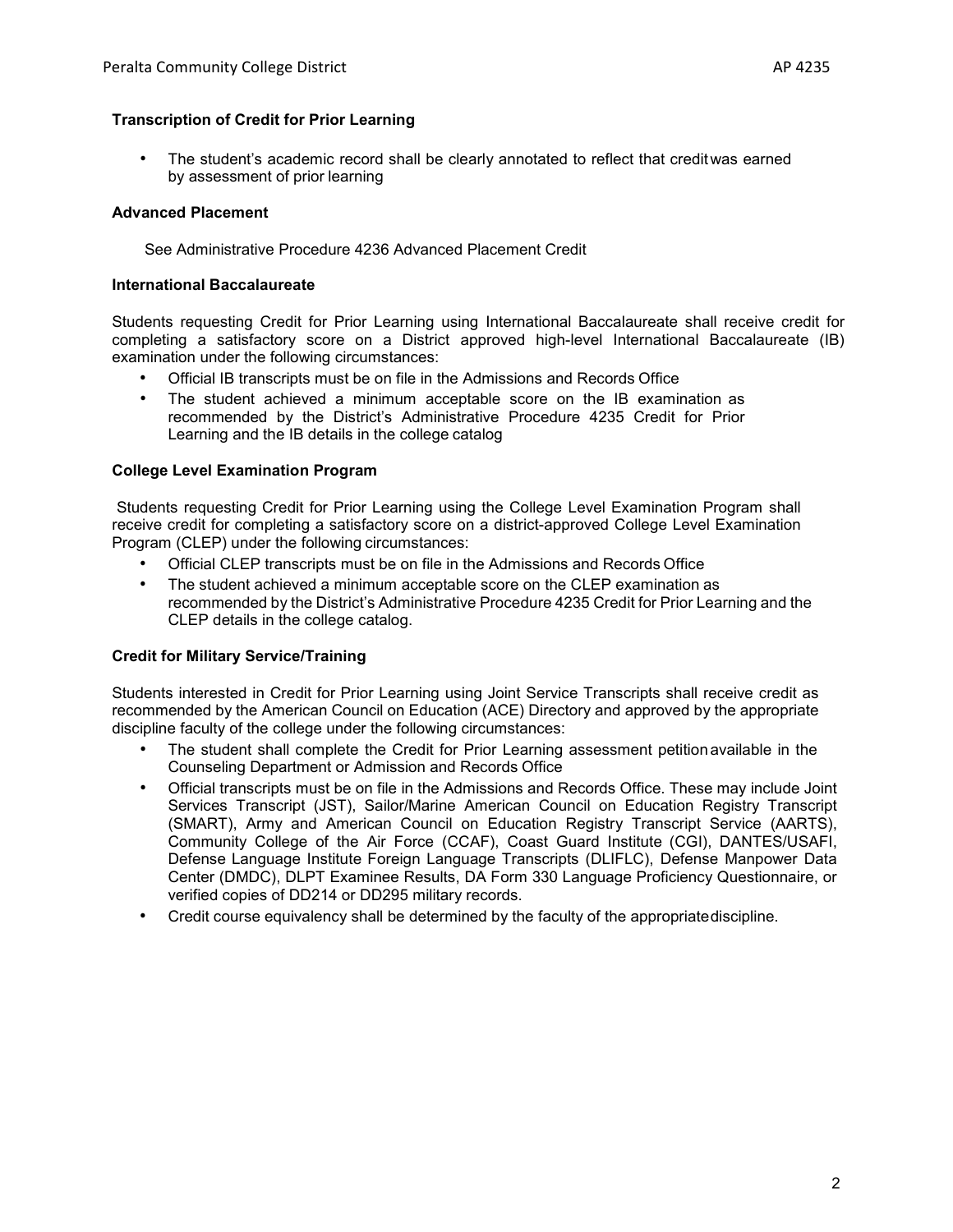## **Industry Recognized Credentials**

Students interested in Credit for Prior Learning using industry recognized credential(s)shall receive credit as recommended by the appropriate department chair or faculty designee:

- The student shall complete the Credit for Prior Learning assessment petition available in the Counseling Department or the Admissions and Records Office
- Admissions and Records shall grant credit for industry recognized credential(s) that have already been evaluated and approved by the appropriate department chair or faculty designee
- If an industry recognized credential(s) has not yet been evaluated and approved by the appropriate faculty:
	- $\circ$  The student meets with the department chair or faculty designee to receive further instructions for industry recognized credential(s) assessment
	- o The student submits all industry recognized credential documents to the department chair or faculty designee for assessment of prior learning
	- $\circ$  If the department chair or faculty designee determine the industry certification adequately measures mastery of the course content as set forth in the Course Outline of Record, the appropriate faculty shall sign the petition with the recorded grade, attach the industry recognized credential(s), and forward the completed petition and supporting documents to the Admissions and Records Office to be kept on file and recorded on the student transcript

#### **Student-Created Portfolio Assessment**

Students interested in Credit for Prior Learning using a student-created portfolio shall receive credit as recommended by the appropriate department chair or faculty designee under the following circumstances:

• A department approved portfolio assessment rubric for the course is on file

- The student shall complete the Credit for Prior Learning assessment petition available in the Counseling Department or the Admissions and Records Office
- The student meets with the department chair or faculty designee to receive further instructions for student-created portfolio assessment
- The student submits all portfolio documents to the department chair orfaculty designee for assessment of prior learning
- If the department chair or faculty designee determines the student-created portfolio adequately measures mastery of the course content as set forth in the Course Outline of Record, the appropriate faculty shall sign the petition with the appropriate grade and forward it to the Admissions and Records Office to be kept on file and recorded on the student's transcript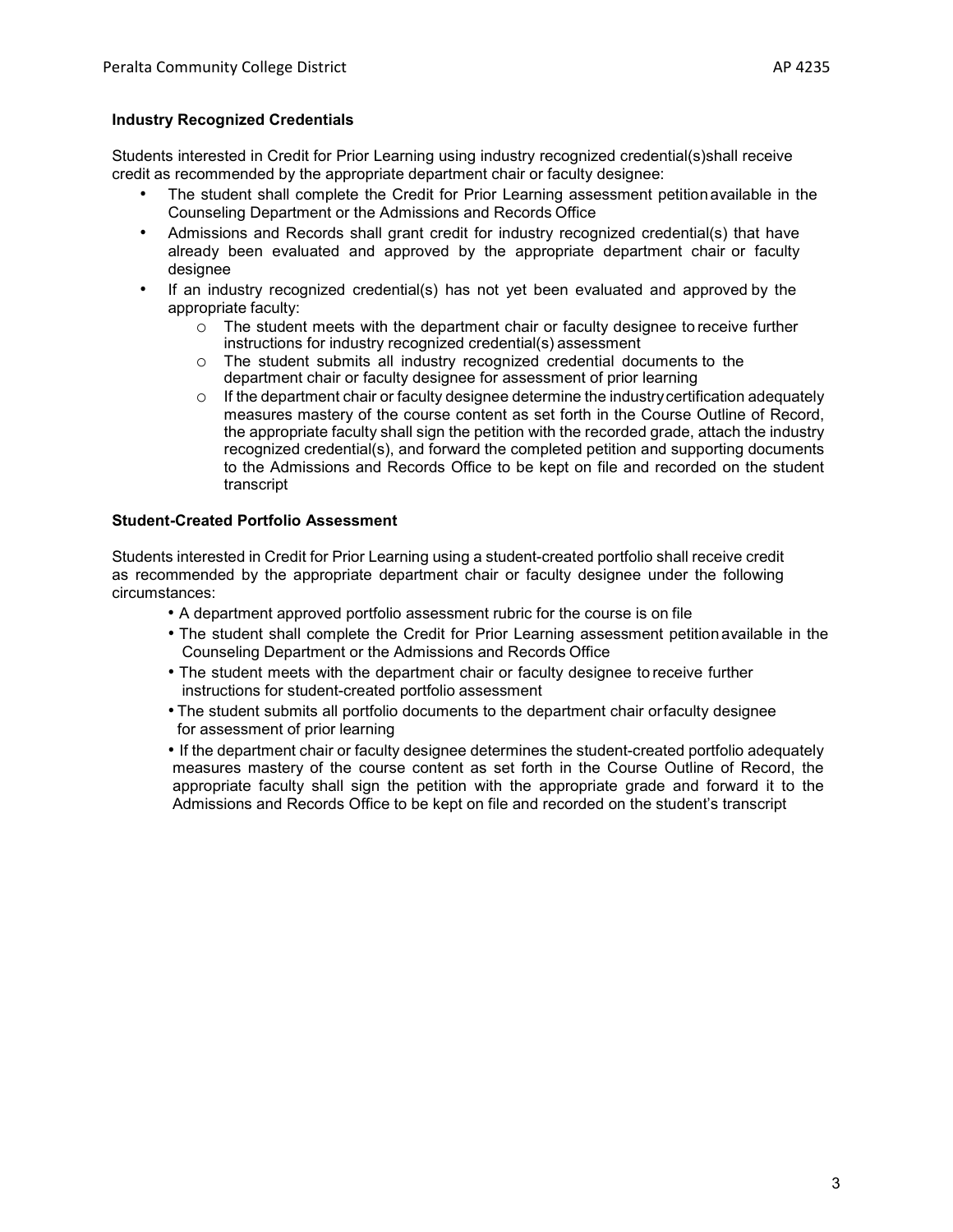### **Credit by Examination from Within the District**

A. Credit by examination can also be obtained through satisfactory completion of an examination administered by the college in lieu of completion of a course in the college catalog. Courses that can be taken through Credit-by-Examination are so designated in the catalog.

- B. Rules for Credit by Examination through a college administered examination:
	- 1. The student must be currently registered in the college and have completed 12 units at the college for residency purposes.
	- 2. The student must have a minimum cumulative grade point average(GPA) of 2.0.
	- 3. The student must be in good standing and have no financial obligations owed to the Peralta Community College District.
	- 4. The course is listed in the college catalog as having a credit-by-exam option.
	- 5. A grade of incomplete (I) may not be assigned for Credit by Examination. The student's grade shall be recorded on his/her academic record, even if it is substandard. The student will not have the option of rejecting a substandard grade.
	- 6. Credit by Examination counts as enrollment for repeatability purposes.
	- 7. The student may make only one attempt of Credit by Examination per course.
	- 8. The student may not earn more than 12 units of Credit by Examination for an associate degree and 6 units toward a certificate of achievement.
	- 9. The student must pay the fees equal to the enrollment fee cost of the course (BOGFW does not cover this fee).
	- 10.Although the University of California and the California State University accept, with certain limitations, appropriate credits obtained by examination, there is no guarantee that other institutions will do so.
	- 11. The grade obtained through Credit by Examination will be recorded on the transcript (academic record) with a descriptor CE (Credit by Examination).
	- 12.Basic Skills courses, laboratory courses, physical education activity courses, and basic courses in the student's native language are excluded from Credit by Examination consideration.
	- 13. Credit by Examination is not available where:
		- (a) the student already has completed a more advanced course in the discipline.
		- (b) the student previously has received an evaluative symbol grade (A, B, C, D, F, W, FW, CR, P, NC or NP) for a course taken at one of the Peralta colleges.
		- (c) the student has failed a Credit by Examination test (cannot petition to retake the course by Credit by Examination)
	- 14. Grades issued upon completion of Credit by Examination will be included in the calculation of the student's grade point average for determining scholarship awards.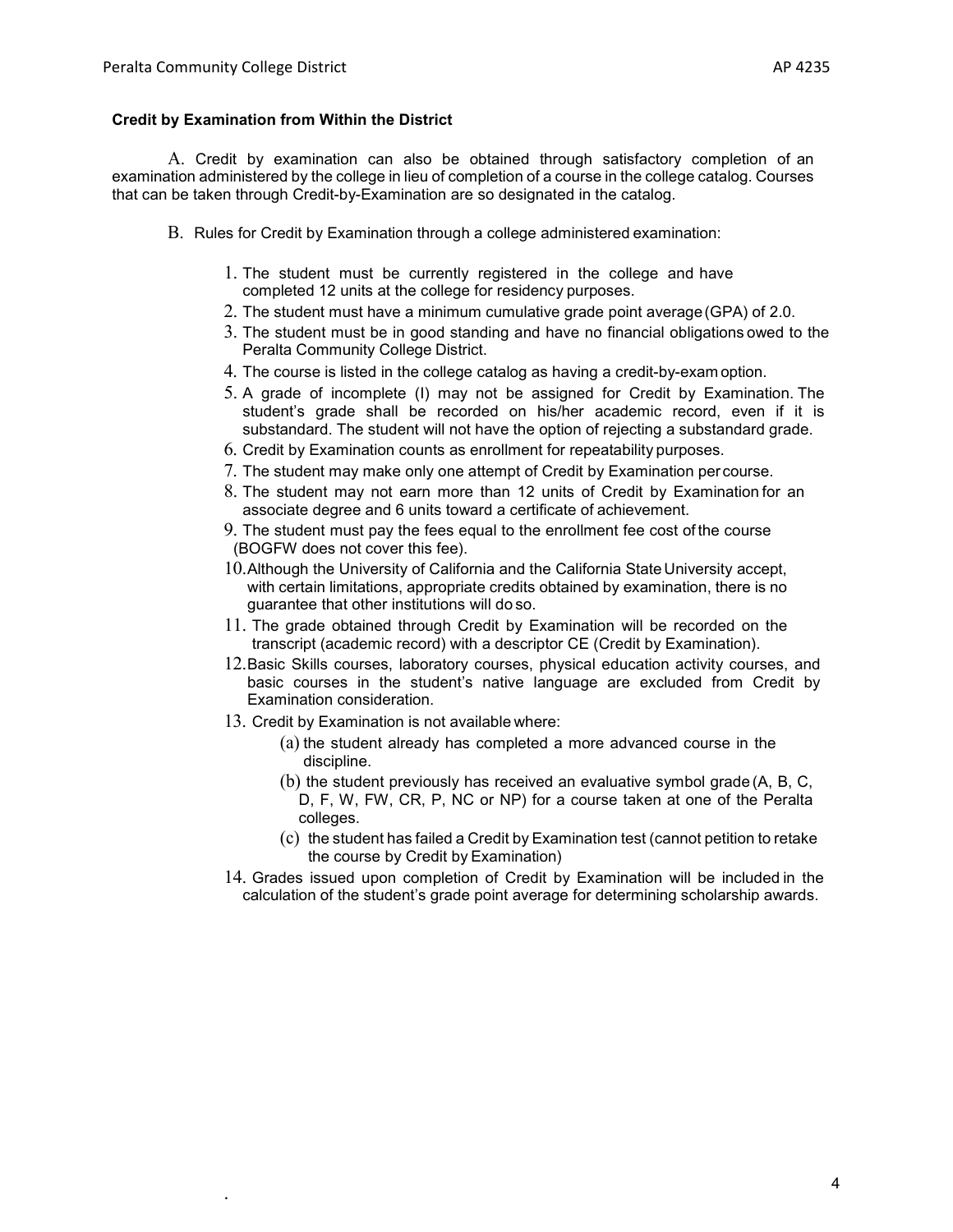- 15. Credit by Examination only shall be available in Fall and Spring Semesters. the student must be enrolled at the college or enrolled in an approved CTE/high school articulated program during the semester in which the Credit by Examination is attempted.
- 16. The petition for Credit by Examination must be completed and submitted to the Office of Instruction by the beginning of the fifth (5th) week of the semester and the examination must be completed before the end of the semester.
- 17.Credits acquired by examination are not applicable to meeting of such unit load requirements as Selective Service deferment, Veteran's, Social Security benefits, athletics, or residency for financial aid.
- 18. Credits acquired by examination shall not be counted in determining the 12 semester hours of credit in residence required for an Associatedegree.
- C. Credit by Examination Procedure for Credit by Examination through a college administered examination
	- 1. Student obtains a Petition for Credit by Examination from the Office of Instruction or from the Office of Admissions and Records.
	- 2.Student completes the Student Information section of the petition and submits it to the Office of Admissions and Records for Verification Determination of Eligibility:
		- (a) Currently enrolled at the college in the semester in which the exam is to be taken
		- (b) In good academic standing (see II.B.2)
		- (c) Has less than 15 units earned through Credit by Examination
		- (d) Not currently enrolled in the course to be challenged through Credit by Examination
		- (e) Grade Basis selected (as appropriate to the course)
	- 3.Once the Verification Determination of Eligibility has been completed bythe Office of Admissions and Records, the student will be contacted to pick up the Petition from the Office of Admissions and Records.
	- 4.Student meets with the department chair of the discipline to receive approval for the petition. If approved, a full-time instructor is assigned to administer the examination and the student makes arrangements to take the examination.
	- 5. Student takes the approved petition to the Cashier's Office (Bursar's Office) for payment of fees and receipt. Fees are non-refundable regardless of the outcome of the exam. BOGW cannot be used for payment of Credit by Examination fees. Fees must be paid after department approval is granted and before the examination is administered.
	- 6.Student submits the approved petition to the instructor administering the examination. The Instructor will record the date of the exam and the grade received, attach the examination materials, and forward the completed petition to the department chair.
	- 7. The department chair will review and sign the petition, and forward it tothe Office of Instruction. Completed examination materials must remain on file in the Office of Instruction for three years.
	- 8. The Office of Instruction will assign a class number for the examination and forward the petition to the Office of Admissions and Records to be processed.
	- 9. The Office of Admissions and Records will post the course and assigned grade to the student's academic record (transcript). The petition will be retained in the Office of Admissions and Records.